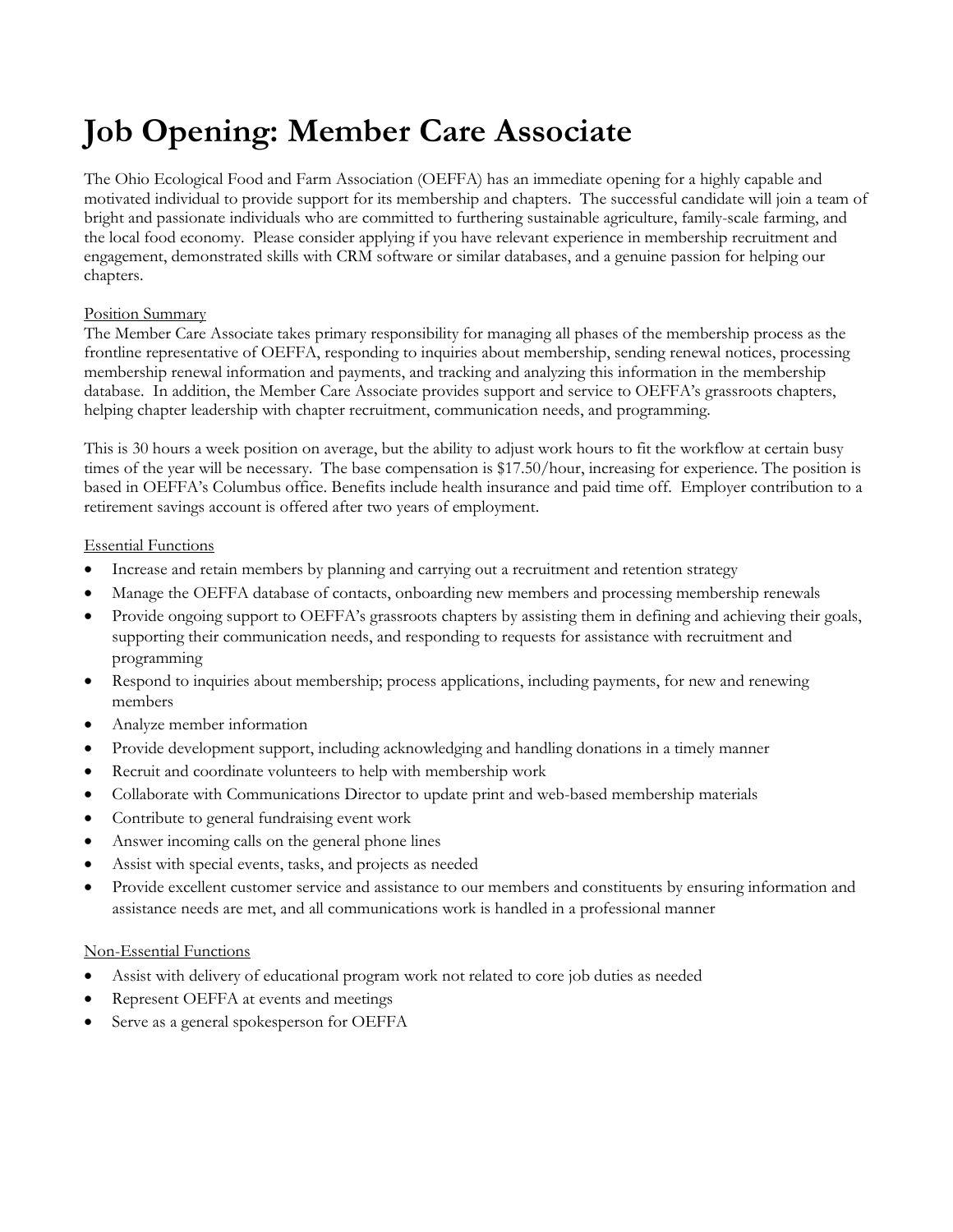#### Qualifications

- Bachelor's degree in a relevant field is preferred
- Experience with CRM database software is highly preferred
- Strong computer skills in PC platform, including significant experience with Microsoft Office suite, as well as, administering social media, mailing lists and/or discussion forums
- Experience and skills building relationships with volunteers and supporters
- Exhibit strong organizational, analytic, and project management skills (moved from Essential Functions)
- Prior work experience in an office environment; not-for-profit experience is a plus
- Experience in effectively planning, managing, and carrying out multiple tasks
- Commitment to performing work with a high degree of accountability and consistent excellence with exceptional attention to detail and accuracy
- Ability to use spreadsheets and databases for tracking and analyzing information
- Ability to be flexible in scheduling work
- Excellent written and oral communication skills
- Ability to manage multiple tasks at the same time
- Passion about sustainable agriculture and organic agriculture, family farms, and rural places
- Ability to work independently

## Physical and Cognitive Requirements

- Must be able to effectively operate a computer and other office productivity machinery, such as a copy machine, fax/printer, and telephone, as well as be proficient in Microsoft Office (e.g., Excel, Word, PowerPoint, OneNote)
- Must be able to work cooperatively with others
- Must be able to arrange transportation for offsite duties during the workday, on occasion
- Must be able to occasionally work evening and weekend hours including overnight travel
- Must be able to sit at a desk for long periods of time maintaining concentration with frequent interruptions
- Must be able to occasionally stand for long periods of time
- Must be able to ascend/descend stairs multiple times a day
- Must comply with all company policies and procedures and maintain regular and punctual attendance
- Must be able to occasionally work in outdoor weather conditions
- Must be able to meet project and report deadlines

## Application

The position is open until filled and applications will be reviewed on a rolling basis; **apply as soon as possible to be assured full consideration**. Your application should be addressed to Renee Hunt, Program Director, and consists of three items: a cover letter, resume, and contact information for three professional references (indicate relationship to you). In your cover letter **please address how your experience and background match the functions and qualifications of the position**. Please combine these as a single PDF file and submit via email to jobs@oeffa.org and for the subject line use "Member Care Associate."

We seek to recruit, develop and retain the most talented people from a diverse candidate pool, and all employment is decided on the basis of qualifications, merit, and organizational need. In the same way that biological diversity is foundational to the healthy agricultural systems we support, we recognize that diversity of people makes OEFFA healthier and more sustainable. As part of the application, we invite candidates to describe how their life experiences enrich the diversity of our organization.